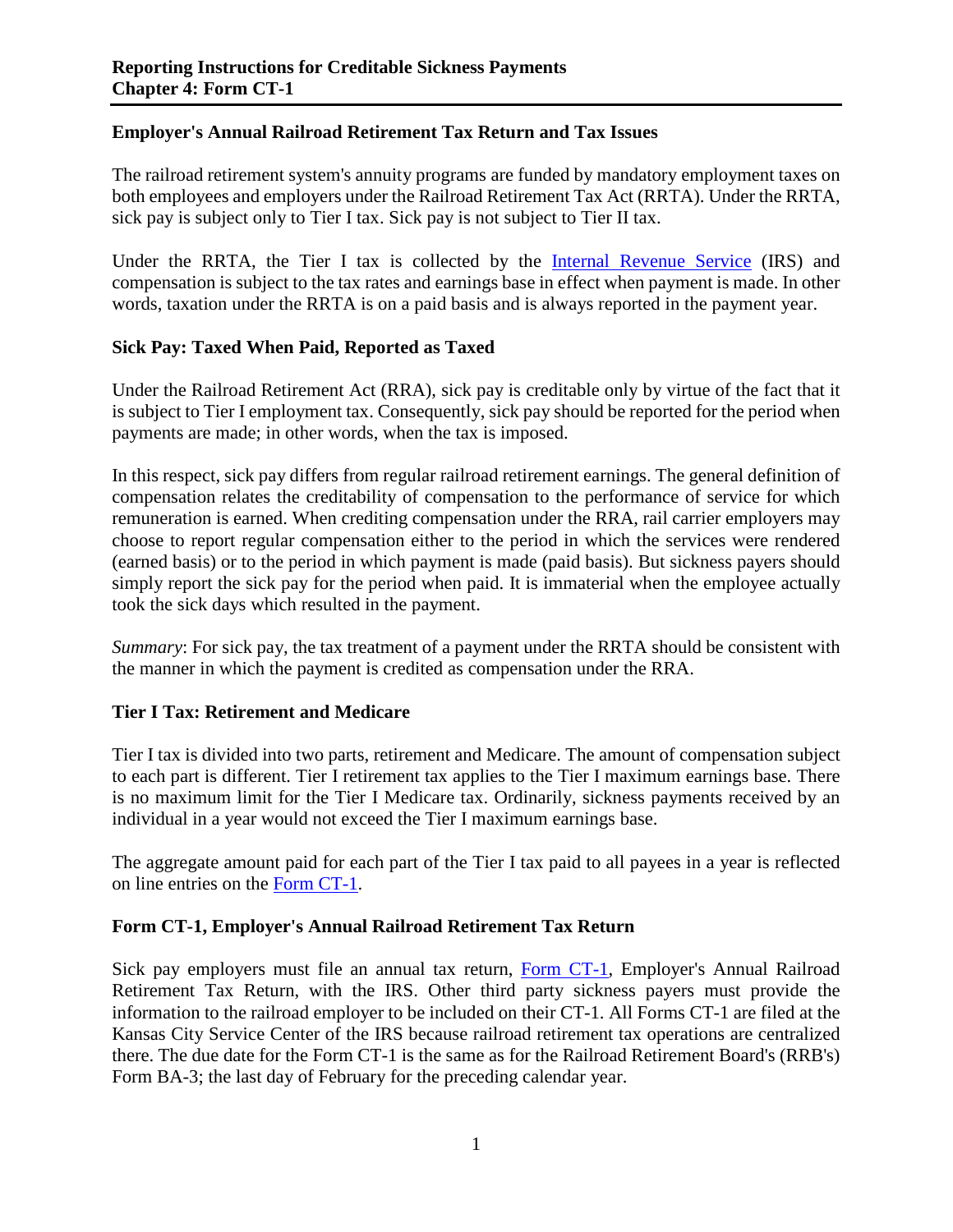[Form CT-1](https://www.irs.gov/pub/irs-pdf/fct1.pdf) is an IRS form, not a RRB form. Form CT-1 and its separate instructions are released to CT-1 filers by the IRS in December of every year and they are available on the IRS website.

# **Tax Deposits**

Railroad retirement tax deposits are made to an authorized financial institution or a Federal Reserve Bank or branch, not to the IRS directly or to the RRB. The law provides penalties for late filing of a [Form CT-1,](https://www.irs.gov/pub/irs-pdf/fct1.pdf) late payment of taxes, or late deposits. Interest is charged on taxes paid late at the rate set by law.

# **Completing Form CT-1**

[Form CT-1](https://www.irs.gov/pub/irs-pdf/fct1.pdf) is the only form on which Medicare taxes are shown. There is no report which must be filed with the RRB showing the amount of Medicare tax deducted from the sick pay received by an individual.

The following four lines on Form CT-1 relate specifically to the Tier I tax liability on sick pay:

- Tier I Employer Tax
- Tier I Employer Medicare Tax
- Tier I Employee Tax
- Tier I Employee Medicare Tax

How these lines are completed depends upon the type of sick benefit paid and who is making the payments. The following CT-1 examples illustrate how sick pay tax may be shown on those lines.

*Example 1*: A third party sickness payer is liable for only the employee portion of the tax. Therefore, complete only the lines showing the employee portion of the tax. Enter a 0 (zero) for all other lines.

*Example 2*: An RRA covered employer which contracts with a sickness payer should only deposit the employer's share of the Tier I taxes and complete only the employer tax lines with respect to sick pay.

*Example 3*: An RRA covered employer which pays sick pay pursuant to a self-administered plan should complete the lines for both employee and employer tax. The employer is directly responsible for withholding employee tax, and depositing that tax.

*Example 4*: An RRA covered employer is responsible for payment of the employer tax on sickness payments paid to its employees by the RRB pursuant to the Railroad Unemployment Insurance Act. Based on the ID-6 information provided to the employer, the employer should complete the lines for employee tax.